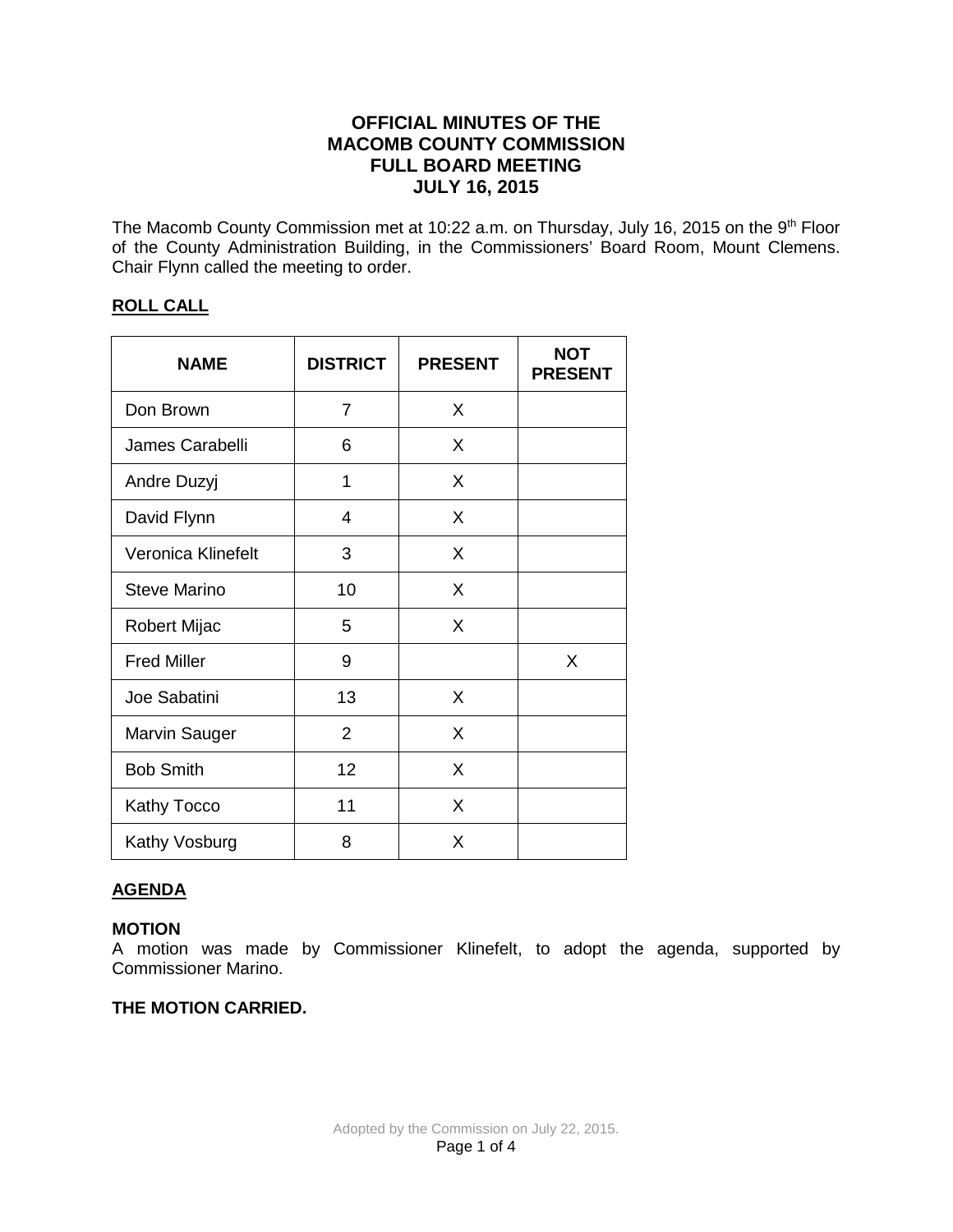# **PUBLIC PARTICIPATION**

Pat Daniels, Chairman, Macomb County Veterans' Services Commission

## **CORRESPONDENCE FROM EXECUTIVE**

None

## **APPROVE OR REJECT KRISTEN SIELOFF AS DIRECTOR OF EQUALIZATION**

### **MOTION**

**R15-164** A motion was made by Commissioner Tocco to approve the appointment of Kristen Sieloff as Director of Equalization, supported by Commissioner Vosburg. **THE MOTION CARRIED.**

### **BOARD APPOINTMENT:**

### *Veterans Affairs Commission*

2 vacancies, 6 applications – 4 year terms to expire on 7-31-2019

It was determined by Corporation Counsel that Wayne Conner was ineligible so his application was removed.

| <b>Commissioner</b> | <b>Patrick</b><br><b>Daniels</b> | <b>Frank</b><br><b>Flores</b> | Andy<br><b>Knapp</b> | John<br><b>Smeekens</b> | John<br><b>Walus</b> |
|---------------------|----------------------------------|-------------------------------|----------------------|-------------------------|----------------------|
| BROWN, Don          | X                                |                               | X                    |                         |                      |
| CARABELLI, James    | X                                |                               | X                    |                         |                      |
| DUZYJ, Andrey       | X                                |                               | X                    |                         |                      |
| KLINEFELT, Veronica | X                                |                               | X                    |                         |                      |
| MARINO, Steve       | X                                |                               | X                    |                         |                      |
| MIJAC, Robert       | X                                |                               | X                    |                         |                      |
| MILLER, Fred        |                                  |                               |                      |                         |                      |
| SABATINI, Joe       | X                                |                               | X                    |                         |                      |
| SAUGER, Marvin      | X                                |                               | X                    |                         |                      |
| SMITH, Bob          | X                                |                               | X                    |                         |                      |
| VOSBURG, Kathy      | X                                |                               | X                    |                         |                      |
| TOCCO, Kathleen     | X                                |                               | X                    |                         |                      |
| FLYNN, David        | X                                |                               | X                    |                         |                      |
| <b>TOTALS:</b>      | 12                               |                               | 12                   |                         |                      |

**R15-165** Patrick Daniels and Andrew Knapp were appointed to the Veterans Affairs Commission, 4 year terms to expire 7-31-2019.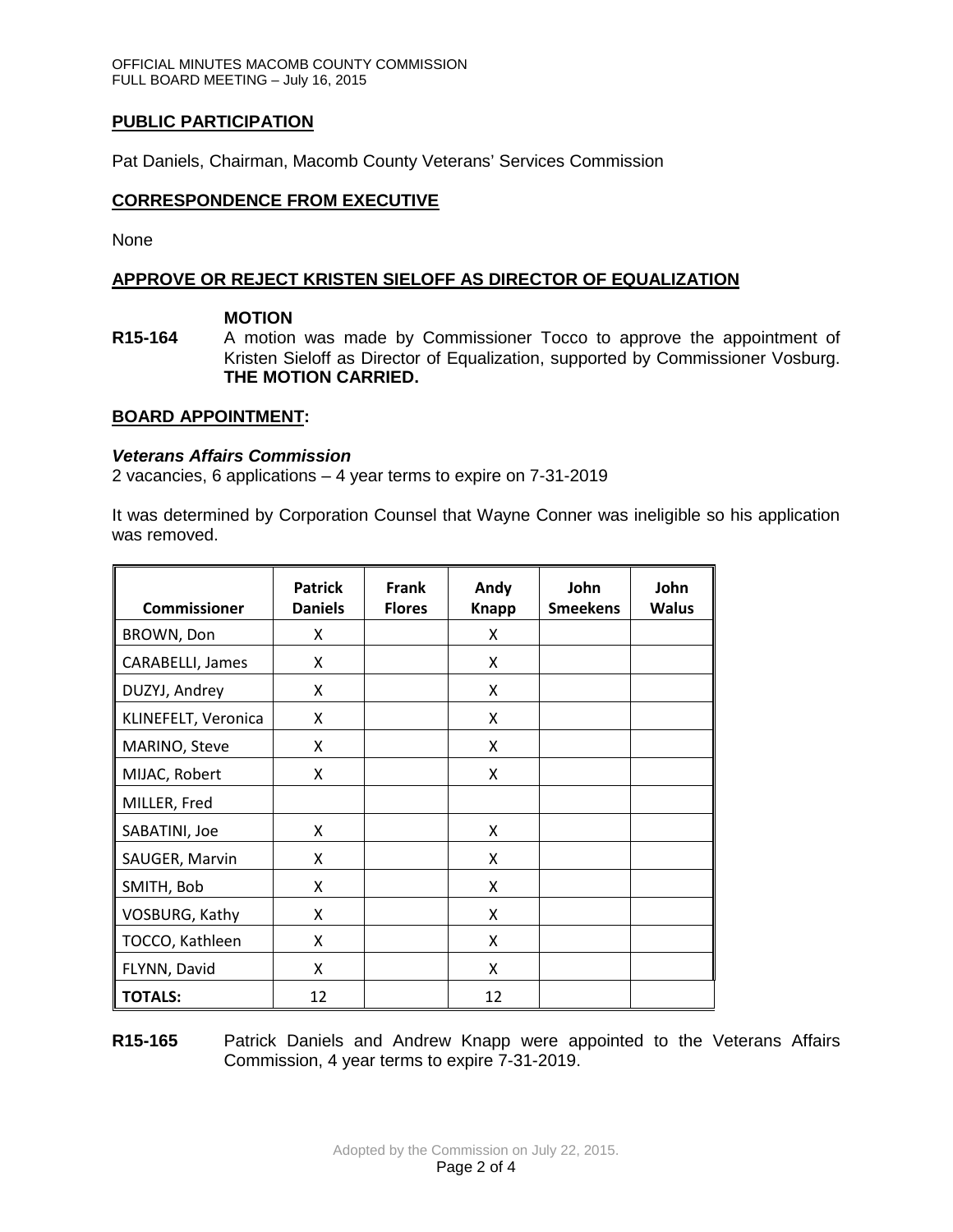## **GOVERNMENT OPERATIONS COMMITTEE MEETING – July 14, 2015**

No committee recommendations.

## **JUSTICE & PUBLIC SAFETY COMMITTEE MEETING – July 15, 2015**

No committee recommendations.

### **FINANCE COMMITTEE MEETING – July 16, 2015**

No committee recommendations.

#### **PROCLAMATIONS**

#### **MOTION**

A motion was made by Commission Carabelli to adopt the following proclamation, supported by Commissioner Sabatini:

**R15-166** Commending Shelby Township Officer Paul Sorbo for Receiving the Police Medal of Valor (offered by Carabelli, recommended by Justice and Public Safety Committee on 7-15-15).

### **THE MOTION CARRIED.**

### **EXECUTIVE SESSION TO DISCUSS PENDING LITIGATION**

#### **MOTION**

A motion was made by Commissioner Sabatini to enter executive session, supported by Commissioner Sauger.

A roll call vote was taken:

Voting Yes were: Carabelli, Duzyj, Flynn, Klinefelt, Marino, Mijac, Sabatini, Sauger, Smith, Vosburg, Tocco and Flynn. There were 13 Yes votes. There were 0 No votes.

### **THE MOTION CARRIED.**

*The Board entered executive session at 10:33 a.m. with it concluding at 10:51 a.m.*

#### **NEW BUSINESS**

Chair Flynn indicated that the Commission had asked that the budget charts be sent to the department heads so that they can properly prepare and provide the additional information being sought at the time of their presentation instead of after. That will be sent to them.

#### **PUBLIC PARTICIPATION**

None